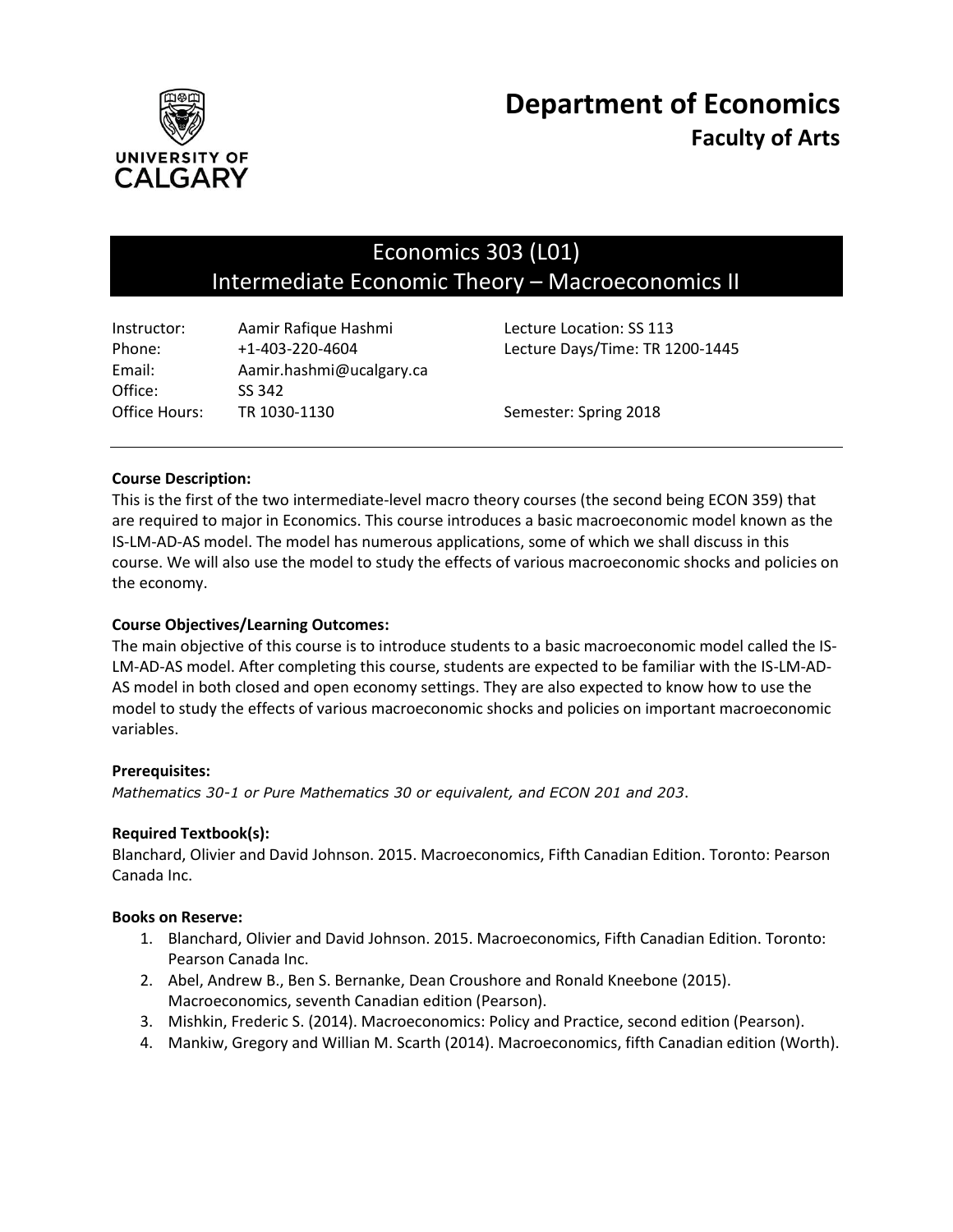## **Course Outline:**

- 1. The IS-LM Model: A Macroeconomic Model of a Closed-Economy in the Short-run (chapters 3, 4 and 5)
- 2. The Open-Economy IS-LM Model (chapters 6, 7 and 8)
- 3. The AD-AS Model: A Macroeconomic Model of a Closed-Economy in the Medium-run (chapters 9, 10, 11, 12 and 13)
- 4. The Open-Economy AD-AS Model (chapter 14)
- 5. Expectations and the Macro Economy (Chapters 19, 20, 21 and 22) [time permitting]

# **Desire2Learn:**

This course will make use of the Desire2Learn (D2L) platform. Students who are registered in the course can log on a[t http://d2l.ucalgary.ca](http://d2l.ucalgary.ca/) through their student centre. Please note that D2L features a class e-mail list that may be used to distribute course-related information. These e-mails go to your University of Calgary e-mail addresses only.

# **Grade Determination and Final Examination Details:**

| Midterm exam:              | 30%  |
|----------------------------|------|
| Final examination:         | 50%  |
| Problem sets (one for each |      |
| topic):                    | 20%  |
|                            | 100% |

*Grading Scale*

| A+ | $95 - 100$ | B     | $73 - 76$ | $C-$ | $60 - 62$ |
|----|------------|-------|-----------|------|-----------|
| А  | $85 - 94$  | $B -$ | $70 - 72$ | D+   | $56 - 59$ |
| А- | $80 - 84$  | C+    | $67 - 69$ |      | $50 - 55$ |
| B+ | $77 - 79$  |       | $63 - 66$ |      | $0 - 49$  |

Students must receive a passing grade on the final exam to pass the course.

As per the Writing Across the Curriculum Statement in the Calendar, writing and grading thereof will be a factor in the evaluation of student work.

Any student work which remains undistributed after the last day of classes will be available to students through the instructor's office during his office hours.

The final examination will be comprehensive, scheduled by the Registrar, held in a classroom, and last 2 hours. If a student cannot write their final exam on the date assigned by the Registrar's Office, they need to apply for a deferred exam www.ucalgary.ca/registrar/exams/deferred final. Under no circumstance will this be accommodated by the Department.

Tests and exams will not involve multiple-choice questions. Non-programmable calculators WILL be allowed during the writing of tests or final examinations.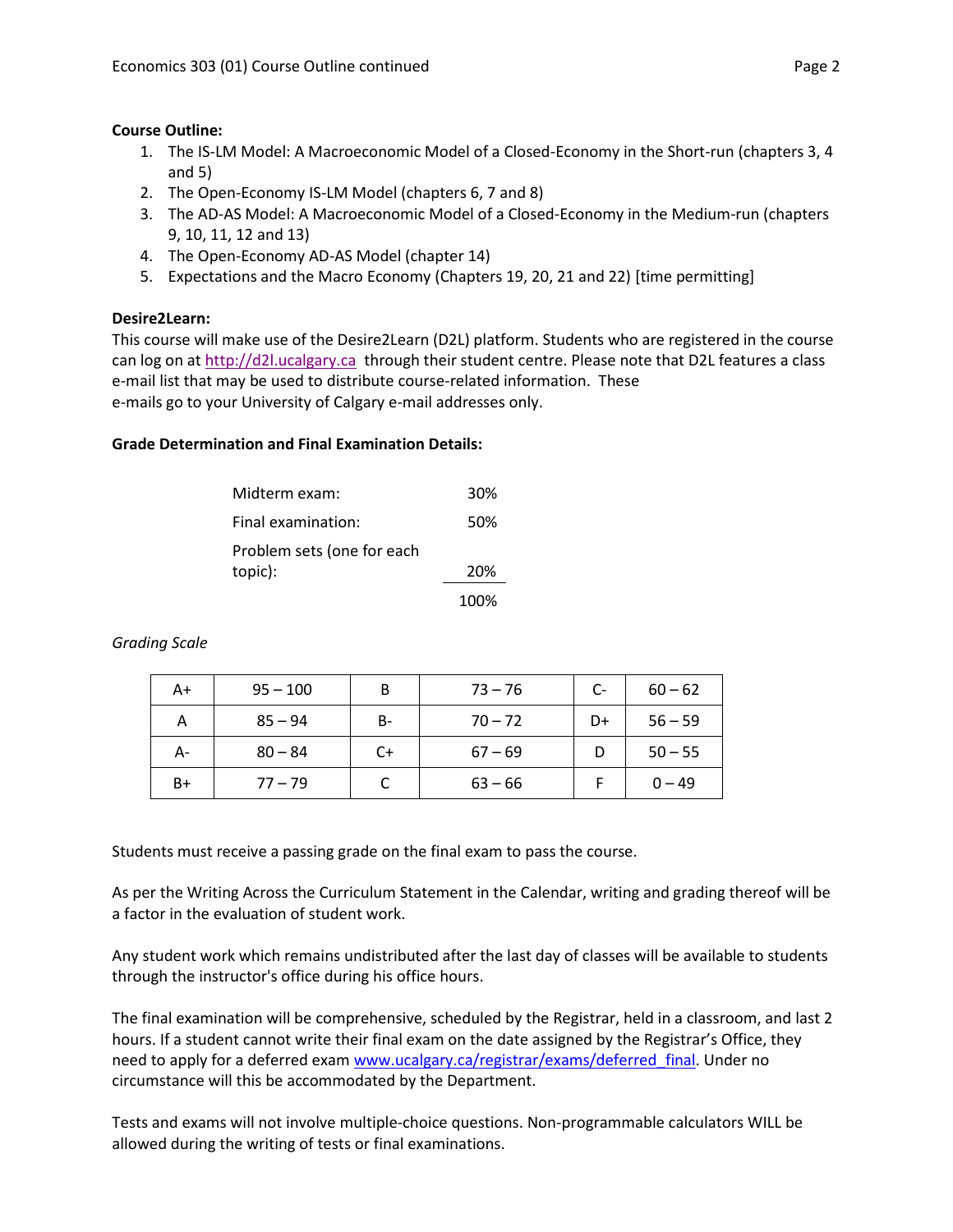The midterm exam will be given during the class time on **June 5 th 2018 (Tuesday)**.

#### **Tutorials:**

Students are expected to attend a weekly tutorial section. During the tutorial section the TA will discuss pre-assigned questions/material relevant to the course.

THERE WILL BE NO MAKEUP OR DEFERRED QUIZZES/TESTS/EXAMS under any circumstances, nor may the quizzes/tests/exams be written early. Students unable to write the quizzes/tests/exams because of documented illness, family emergency, religious observance, or university-sanctioned event will have the weight shifted to the final examination; otherwise a grade of zero will be assigned.

#### **Reappraisal of Grades and Intellectual Honesty:**

*For reappraisal of graded term work, see Calendar I.2* <http://www.ucalgary.ca/pubs/calendar/current/i-2.html>

*For reappraisal of final grade, see Calendar I.3* <http://www.ucalgary.ca/pubs/calendar/current/i-3.html>

*Statement of Intellectual Dishonesty, see Calendar K.4* <http://www.ucalgary.ca/pubs/calendar/current/k-4.html>

*Plagiarism and Other Academic Misconduct, , see Calendar K.5* <http://www.ucalgary.ca/pubs/calendar/current/k-5.html>

#### **Academic Accommodation:**

Students seeking an accommodation based on disability or medical concerns should contact Student Accessibility Services; SAS will process the request and issue letters of accommodation to instructors. For additional information on support services and accommodations for students with disabilities Visit [www.ucalgary.ca/access/.](http://www.ucalgary.ca/access/)

Students who require an accommodation in relation to their coursework based on a protected ground other than disability should communicate this need in writing to their Instructor. The full policy on Student Accommodations is available at [http://www.ucalgary.ca/policies/files/policies/student](http://www.ucalgary.ca/policies/files/policies/student-accommodation-policy.pdf)[accommodation-policy.pdf](http://www.ucalgary.ca/policies/files/policies/student-accommodation-policy.pdf)

#### **Important Dates:**

Please check:<http://www.ucalgary.ca/pubs/calendar/current/academic-schedule.html>

#### **Student Organizations:**

Faculty of Arts Students' Association (F.A.S.A.):

Economics Department Representative Office: SS 803, E-mail: [econrep@fasaucalgary.ca](mailto:econrep@fasaucalgary.ca) and Web[: www.fasaucalgary.ca.](http://www.fasaucalgary.ca/)

#### **Society of Undergraduates in Economics:**

[https://www.ucalgarysue.com/.](https://www.ucalgarysue.com/)

Society of Undergraduates in Economics is a student run organization whose main purpose is to assist undergraduate economics students to succeed both academically and socially at the University of Calgary. Services include access to the exam bank, career events such as Industry Night and information sessions, mentorship programs, and social events for members. They invite you to join by contacting SUE at societyofundergradsineconomics@gmail.com.